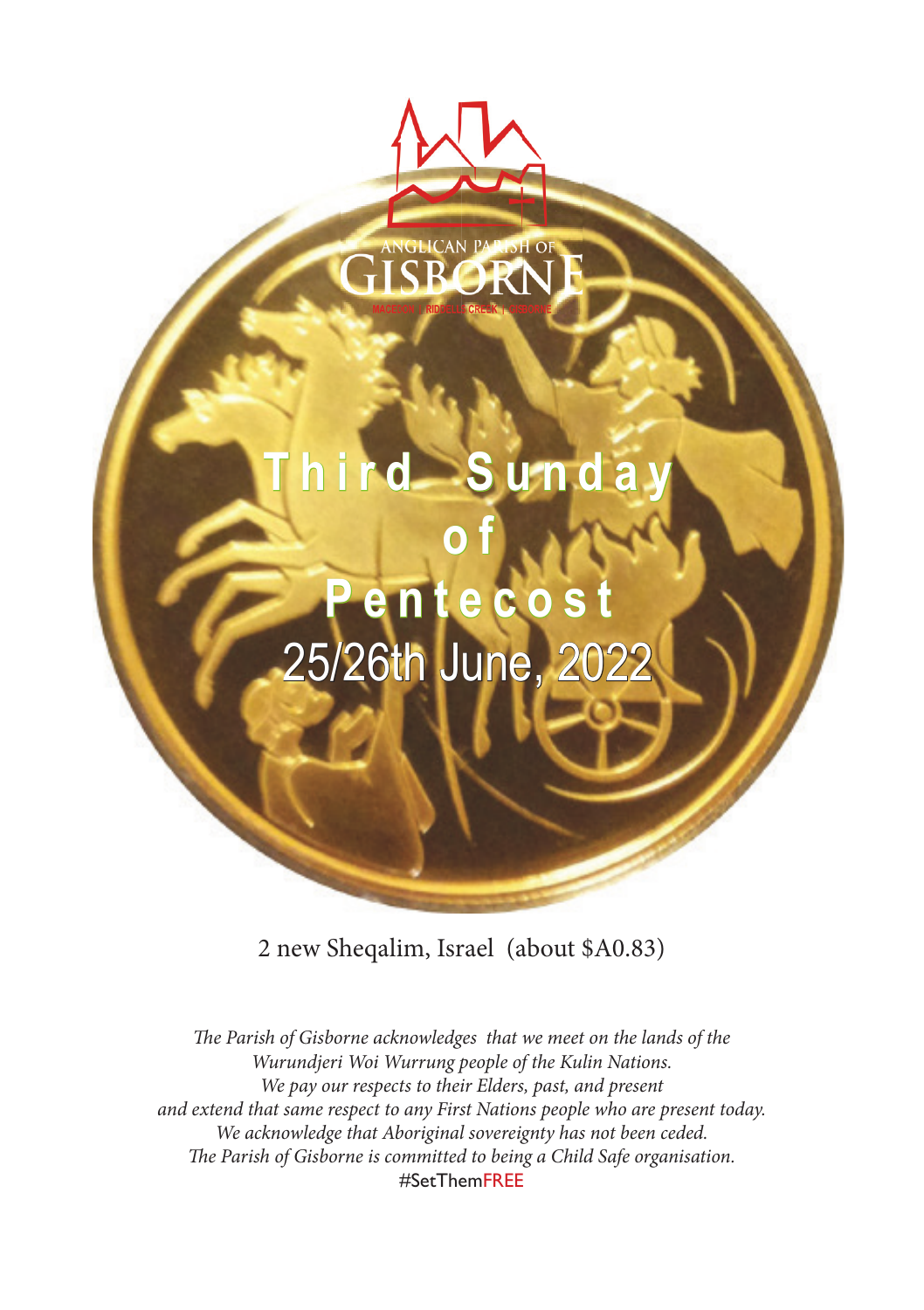#### Welcome

*We extend a very warm welcome to everyone who joins us for worship. Whether you are a visitor or a regular parishioner of the Anglican Church, you are invited to join us in Holy Communion. Please make yourself known to us and if you would like more information about our community and ministry, then please visit our website or ask one of our parishioners.*

#### Thought for the Day

Today, we move to the end of the story of Elijah. Elijah's presence is significant in the story of Jesus, as the Messiah would come once Elijah returns. On the mountaintop, the Transfiguration of Jesus saw him conversing with both Moses and Elijah. Peter immediately offered to build a booth (tent, tabernacle) for all three of them. When John was baptising, the question was asked about his and Jesus' identities. "Who do people think that I am." Some guessed that John, or even Jesus, maybe Elijah returned.

In the gospel passage set for today, some ancient texts also reference Elijah. In Luke 9.54, we will hear: "When his disciples James and John saw it, they said, "Lord, do you want us to command fire to come down from heaven and consume them?" [as Elijah did to the Samaritans].

The reference was to 2 Kings 1, when God sent Elijah to meet the soldiers of Ahaziah. The soldiers were to ask Baal-zebub whether Ahaziah would live or die, having fallen through a lattice. Elijah sat on top of a hill and taunted the soldiers. They returned to Ahaziah with no-so-good news. Ahaziah was a bit perplexed and asked them to describe Elijah.

They answered, "He was a hairy man with a leather girdle bound about his loins." And he said, "It is Elijah the Tishbite." One hundred and two men perished at Elijah's command, but a third captain and men begged to be saved from the fire. Elijah greeted them, and they lived, but Ahaziah died.

Both stories took place in Samaria. The most significant difference is that Jesus was not about vengeance but about finding people who were prepared to follow him. Thus, Jesus rebuked his disciples.

|                            | Readings for Pentecost 3 26/06/22          |             |          |                                  |
|----------------------------|--------------------------------------------|-------------|----------|----------------------------------|
|                            | 2 Kings 2.1-2,6-14<br>Galatians 5.1,13-25  |             |          | Psalm 77.1-2,11-20               |
|                            |                                            |             |          | Luke 9.51-62                     |
|                            | Clergy Roster: St J's Dennis St P's Dennis |             |          | CoR Alan                         |
|                            | Readings for Pentecost 4 03/07/22          |             |          | please note correction to Roster |
|                            | 2 Kings 5.1-14                             |             | Psalm 30 |                                  |
|                            | Galatians 6.[1-6]7-16                      |             |          | Luke 10.1-11,16-20               |
| Clergy Roster: St J's Alan |                                            | St P's Alan |          | <b>CoR Dennis</b>                |

Next Week: Texts from A Prayer Book for Australia © Broughton Publishing 1995 Reproduced with permission. Other liturgical material from Common Worship © The Church of England, and Celebrating the Christian Year, Alan Griffiths (2004). Scripture quotations are from the New Revised Standard Version Bible, NCCA (1990) and used by permission. Hymns licensed CCLI Licence 341440. Prayers based on leading Intercessions by Ray Chapman, Canterbury Press, Norwich 2006, or Janet L Nelson, *Let us Pray.* Bible quotations are from the NRSV, NCCA (1990), used by permission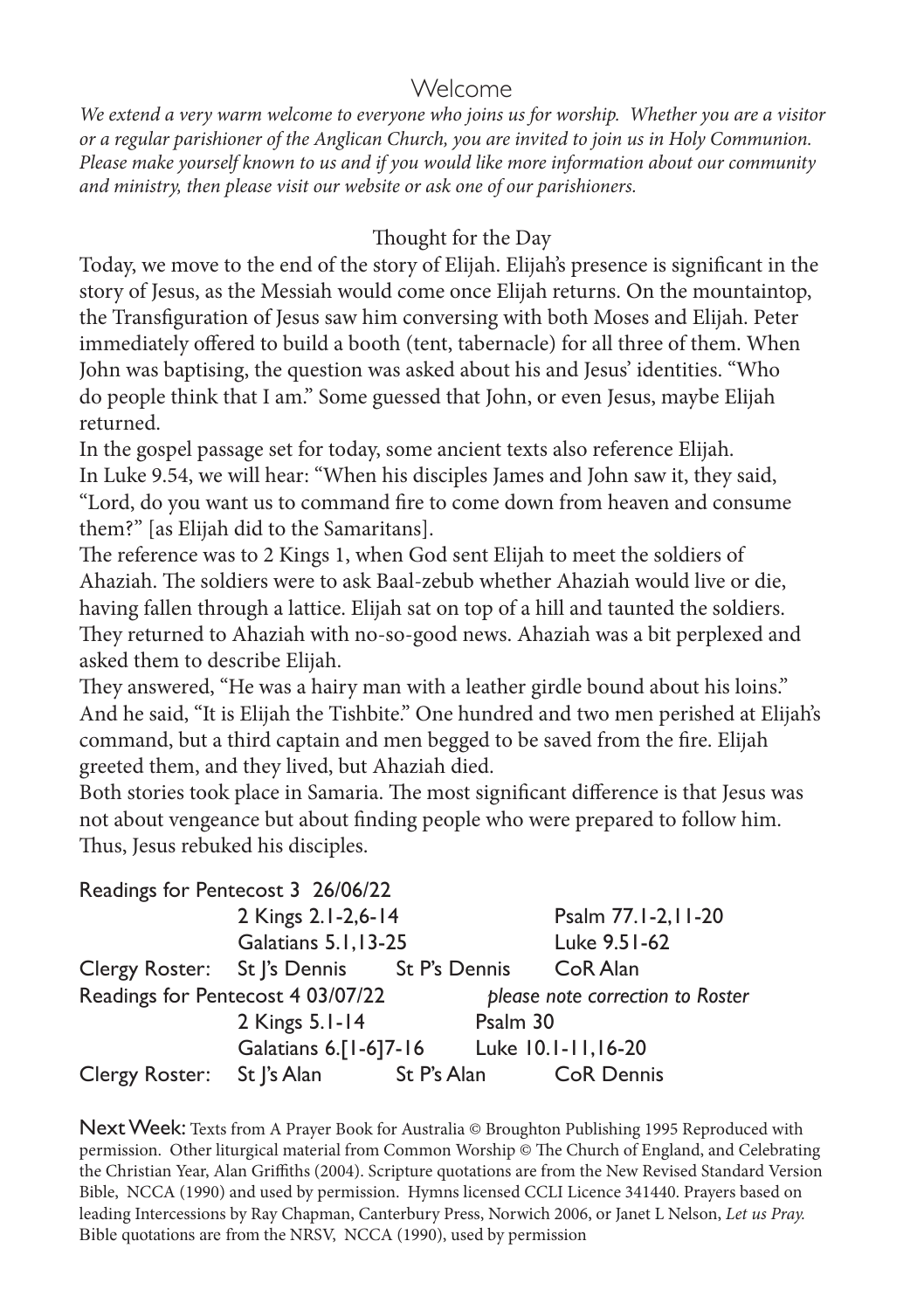### Gathering Hymn

1. Praise to the living God, all praise be to his name, who was, and is, and is to be. and still the same: the one eternal God before what now appears, the First, the Last, beyond all thought his timeless years!

2. Formless, all lovely forms declare his loveliness; holy, no holiness of earth can his express. Behold the Lord of all: creation speaks his praise, and everywhere, above, below, his will obeys.

3. God's Spirit freely flows, high surging where it will: in prophet's work he spoke of old, is speaking still. Established is God's law and changeless it shall stand, deep written on the human heart, on sea, on land.

4. God has eternal life implanted in the soul; his love shall be our strength and stay while ages roll. Praise to the living God, all praise be to his name, who was, and is, and is to be. and still the same!

The Greeting

*The president greets the people*

Grace, mercy and peace from God our Father and the Lord Jesus Christ be with you.

#### **And also with you.**

### Confession and Absolution

We have too often exchanged the worship of the living God for idols of our own imagining.

*Silence may be kept*

As we gather to offer our praises to the holy and undivided Trinity, and to worship God in spirit and in truth, let us call to mind our sins.

| Holy, holy, holy is the Lord of hosts;                |               |               |  |  |  |
|-------------------------------------------------------|---------------|---------------|--|--|--|
| the whole earth is full of his glory:                 |               |               |  |  |  |
| Lord, have mercy.                                     | <sub>or</sub> | Kyrie eleison |  |  |  |
| Lord, have mercy.                                     |               | Kyrie eleison |  |  |  |
| Woe is me for Lam lost: Lam a person of unclean lins: |               |               |  |  |  |

Woe is me, for I am lost: I am a person of unclean lips: Christ, have mercy. or Christe eleison **Christ, have mercy. Christe eleison**

TIS 102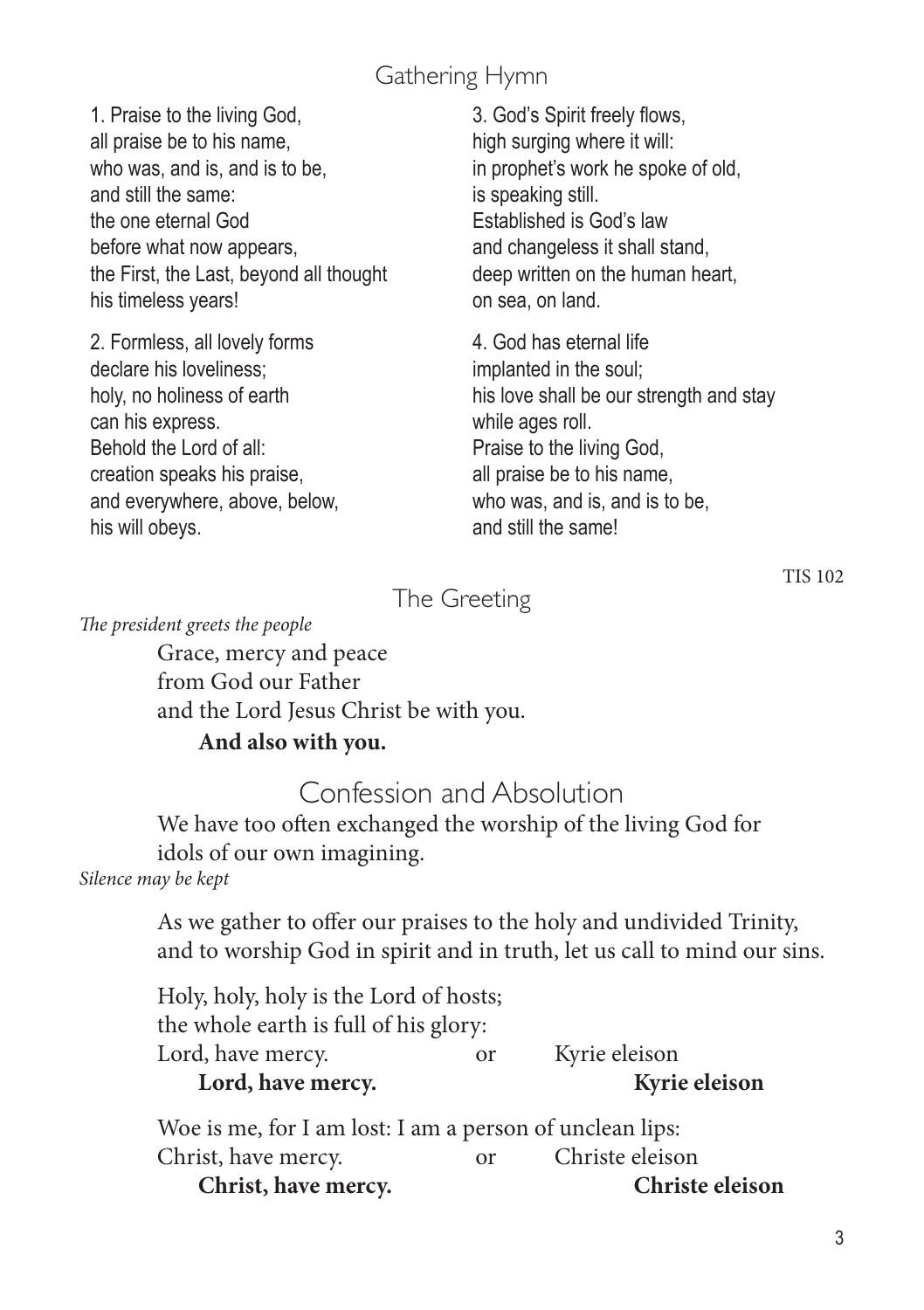Your guilt is taken away, and your sin forgiven:

Lord, have mercy. or Kyrie eleison

#### **Lord, have mercy. Kyrie eleison**

*President* 

May the God of love and power  $\mathfrak F$  forgive you and free you from your sins, heal and strengthen you by his Spirit, and raise you to new life in Christ our Lord. **Amen.** 

#### Gloria in Excelsis

Glory to God in the highest,<br>
and peace to his people on earth. **Lord God, heavenly King, almighty God and Father, we worship you, we give you thanks, we praise you for your glory. Lord Jesus Christ, only Son of the Father, Lord God, Lamb of God, you take away the sin of the world: have mercy on us; you are seated at the right hand of the Father: receive our prayer. For you alone are the Holy One, you alone are the Lord, you alone are the Most High, Jesus Christ, with the Holy Spirit, in the glory of God the Father. Amen**.

The Collect

Let us pray that the Spirit will work through our lives to bring Christ to the world.

*Silence is kept.*

O Lord, who never failest to help and govern them whom thou dost bring up in thy steadfast fear and love; Keep us, we beseech thee, under the protection of thy good providence, and make us to have a perpetual fear and love of thy holy Name; through Jesus Christ our Lord. **Amen**.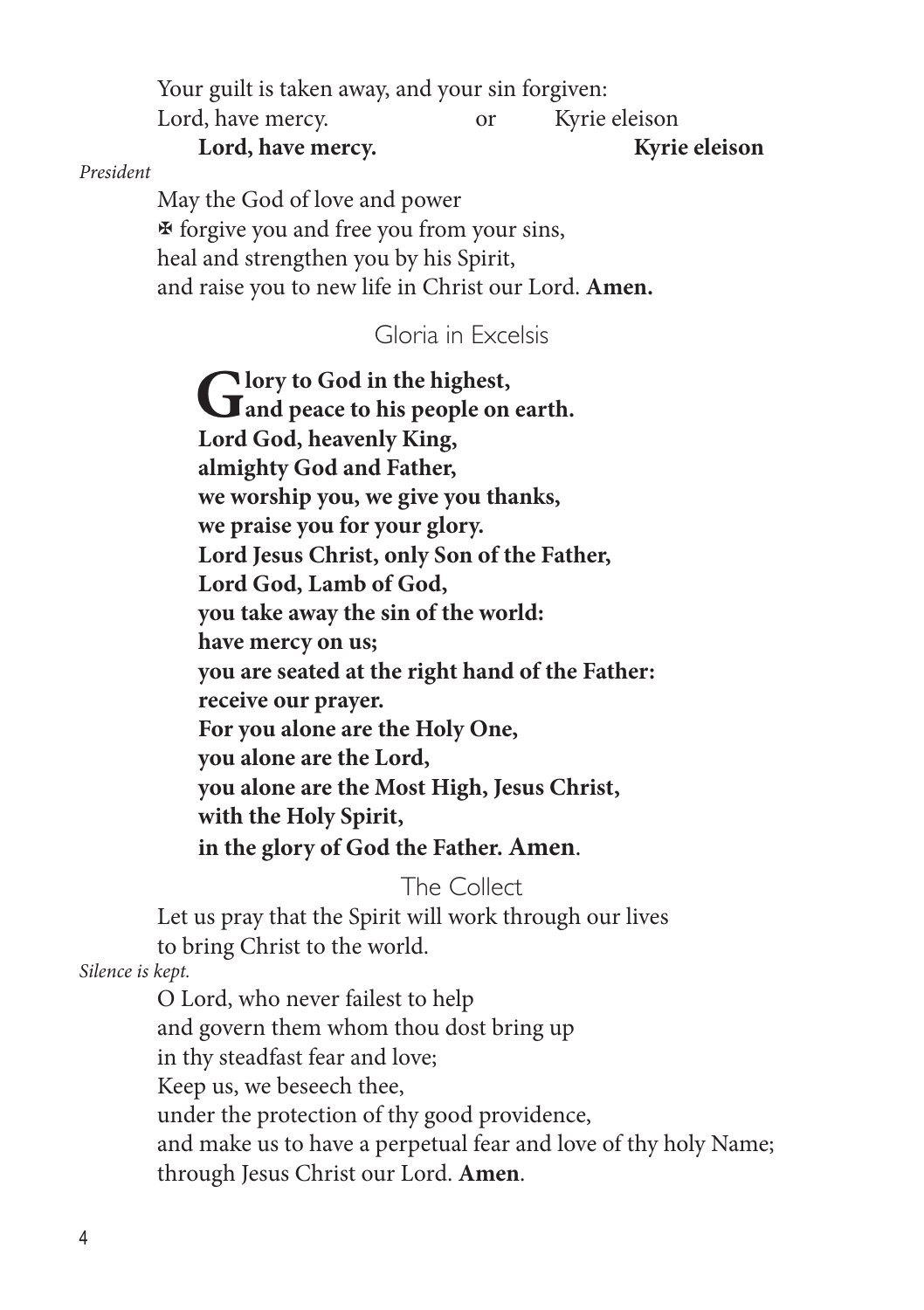The Liturgy of the Word As we prepare to hear God's Holy Word through the scriptures, **open our hearts and minds, Lord. Amen.** 

Reading

A reading from the first book of Kings. 2 Kings 2.1-2,6-14

*At the end the reader may say*

Hear the word of the Lord.  **Thanks be to God.**

Psalm 77.1-2,11-20



*I will remember the works of the Lord.* 

1. I cry aloud to God; I cry aloud to God and he will hear me. 2 In the day of my trouble I have sought the Lord; by night my hand is stretched out and does not tire; my soul refuses comfort. *Refrain* 11 I will remember the works of the Lord and call to mind your wonders of old time. 12 I will meditate on all your works and ponder your mighty deeds. 13 Your way, O God, is holy; who is so great a god as our God? Refrain 14 You are the God who worked wonders and declared your power among the peoples. 15 With a mighty arm you redeemed your people, the children of Jacob and Joseph. *Refrain* 16 The waters saw you, O God; the waters saw you and were afraid; the depths also were troubled. 17 The clouds poured out water; the skies thundered; your arrows flashed on every side; *Refrain* 18 The voice of your thunder was in the whirlwind; your lightnings lit up the ground; the earth trembled and shook. 19 Your way was in the sea, and your paths in the great waters, but your footsteps were not known. 20 You led your people like sheep by the hand of Moses and Aaron. *Refrain*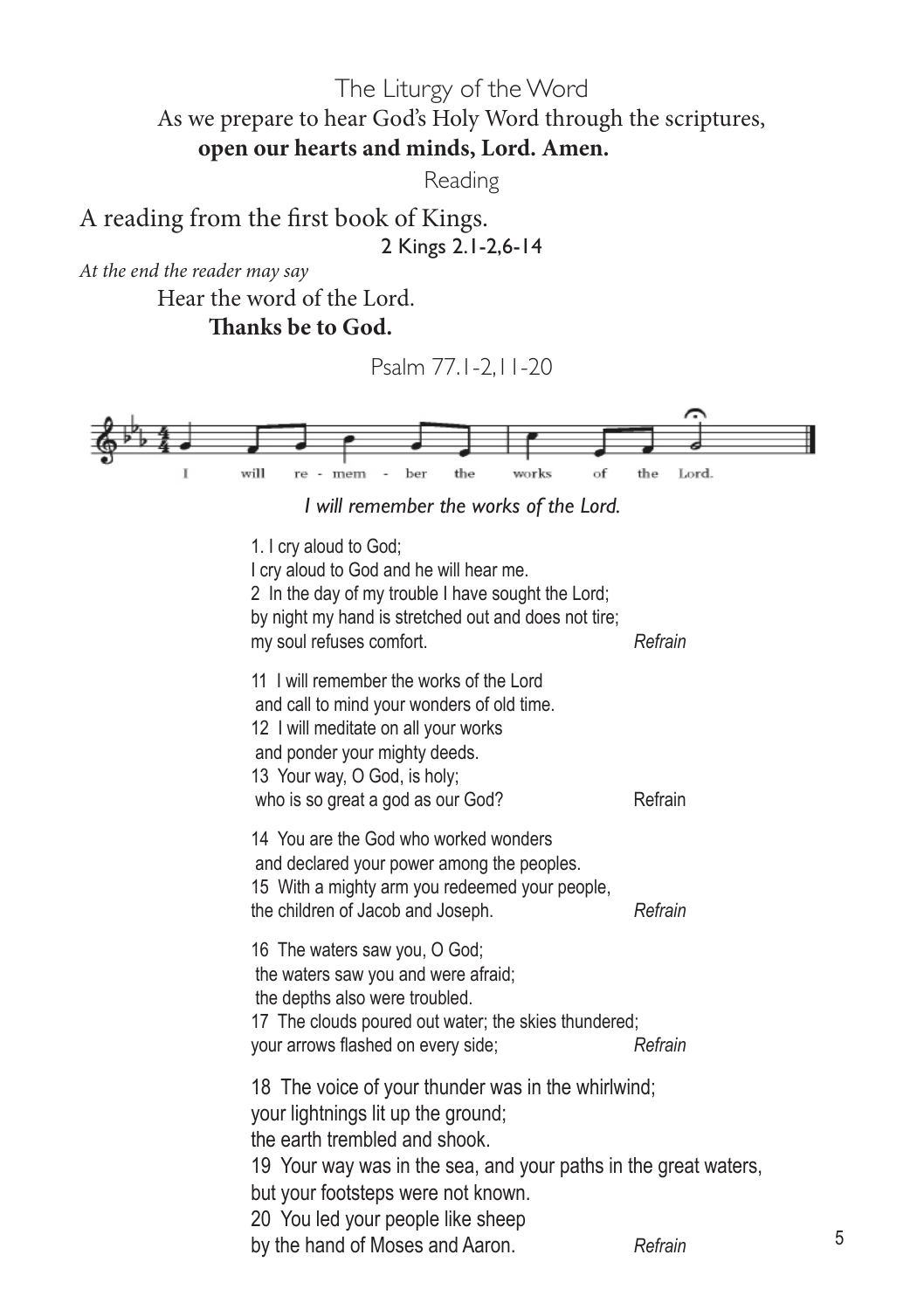A reading from the letter of Paul to the Galatians Galatians 5.1,13-25

*At the end the reader may say*

Hear the word of the Lord.

 **Thanks be to God.**

Gospel Reading

Alleluia.

 **Alleluia.**

We do not eat by bread alone

but by every word that comes from the mouth of God  **Alleluia.**

Hear the Gospel of our Lord Jesus Christ according to Luke.  **Glory to you, O Lord Jesus Christ.** Luke 9.51-62

This is the Gospel of the Lord.  **Praise to you, O Christ.**

Breaking Open the Word

The Creed

**We believe in one God, the Father, the almighty, maker of heaven and earth, of all that is, seen and unseen.**

**We believe in one Lord, Jesus Christ, the only Son of God, eternally begotten of the Father, God from God, Light from Light, true God from true God, begotten, not made, of one Being with the Father; through him all things were made. For us and for our salvation he came down from heaven, was incarnate of the Holy Spirit and the virgin Mary and became truly human. For our sake he was crucified under Pontius Pilate; he suffered death and was buried.**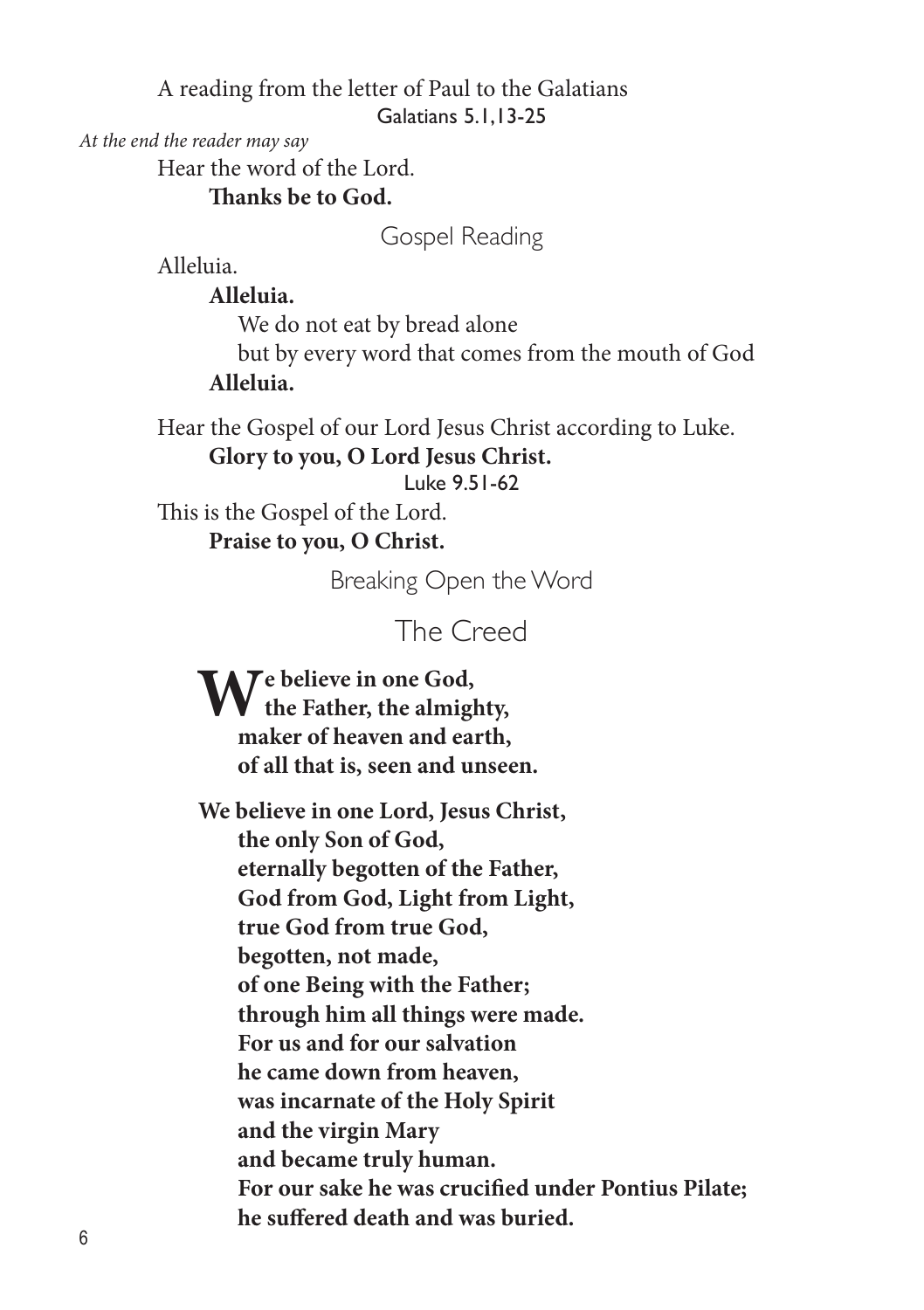**On the third day he rose again in accordance with the Scriptures; he ascended into heaven and is seated at the right hand of the Father. He will come again in glory to judge the living and the dead, and his kingdom will have no end.**

**We believe in the Holy Spirit, the Lord, the giver of life, who proceeds from the Father and the Son, who with the Father and the Son is worshipped and glorified, who has spoken through the prophets.**

**We believe in one holy catholic and apostolic Church. We acknowledge one baptism for the forgiveness of sins. We look for the resurrection of the dead, and the life of the world to come. Amen.**

Prayers of Intercession

The response to "Help us to follow you, Lord, wherever you lead: is **"and set aside our fears"**

**Stretch out over your Church, O God, the ageless power of your strong right hand and the gentle wisdom of the Holy Spirit, that your people may worship and serve you in confidence and peace. We ask this through Jesus Christ our Lord. Amen.**

Ray Chapman: Leading Intercessions *alt.*

#### The Peace

We are the body of Christ.

**His Spirit is with us.** The peace of the Lord with you. **And also with you.**  Let us offer one another a sign of peace.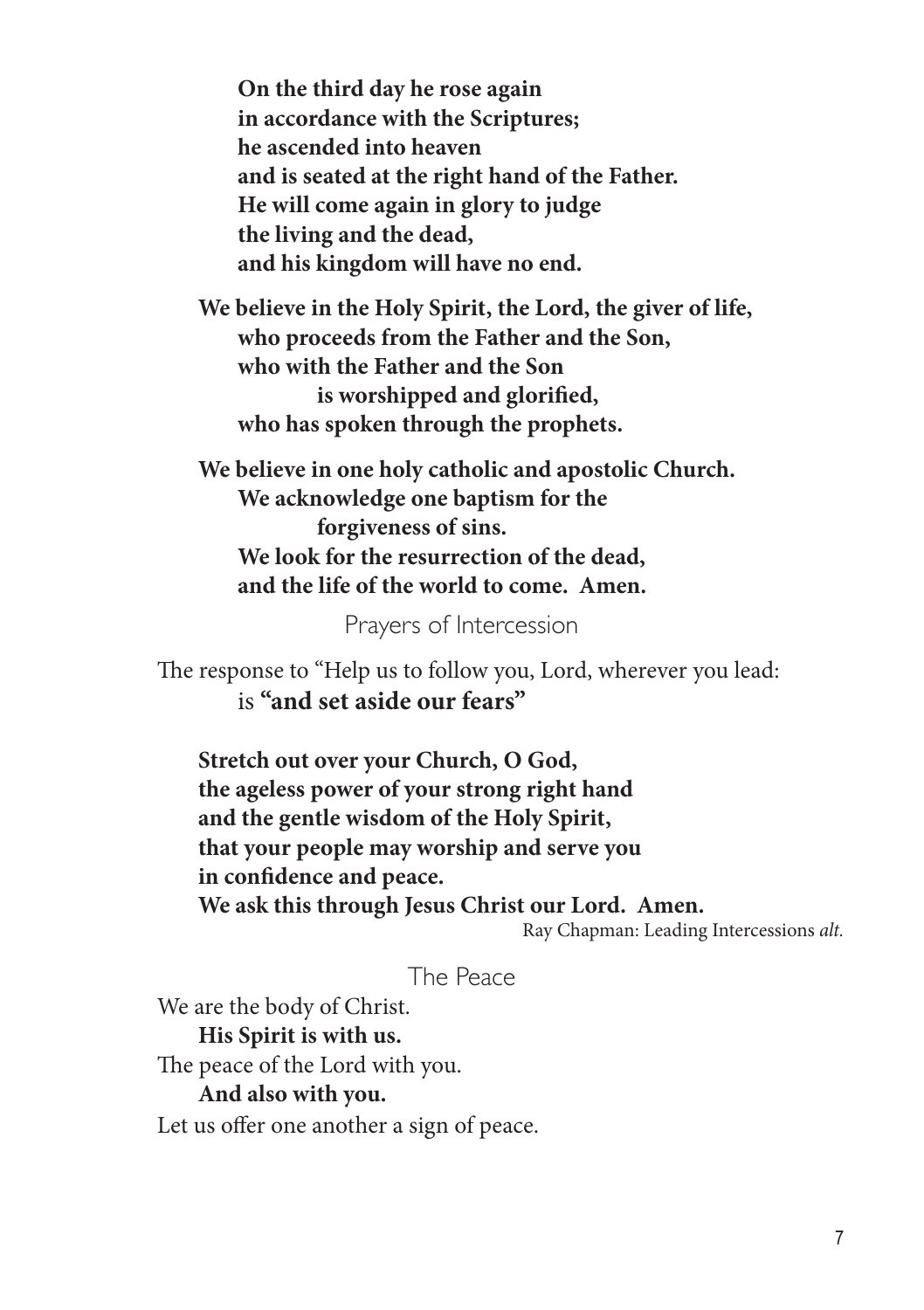### The Offertory Hymn.

1 We plough the fields, and scatter the good seed on the land, but it is fed and watered by God's almighty hand; he sends the snow in winter, the warmth to swell the grain, the breezes and the sunshine, and soft refreshing rain.

Refrain:

*All good gifts around us are sent from heaven above; then thank the Lord, O thank the Lord, for such abounding love.*

2 We glorify the maker

of everything that is, who gives to us to care for the earth, the air, the seas, who wills that all the peoples might have their daily bread, that we might share our plenty as channels of God's love. [Refrain]

3 We thank you, gracious giver of all things bright and good, the seed-time and the harvest, our life, our health, our food. Help us in our thanksgiving to use your gifts with care, to serve as friends and neighbours your children everywhere. [Refrain]

#### Preparation of the Table

With this bread that we bring **we shall remember Jesus.** With this wine that we bring **we shall remember Jesus.** Bread for his body, wine for his blood, gifts to God to his table we bring. **Accept, O God, the sacrifice of praise, and as you welcome us to your table make us an offering pleasing to you, through Jesus Christ our Lord. Amen.** 

The Eucharistic Prayer

The Lord be with you. **And also with you.** Lift up your hearts. **We lift them to the Lord.** Let us give thanks to the Lord our God. **It is right to give our thanks and praise.**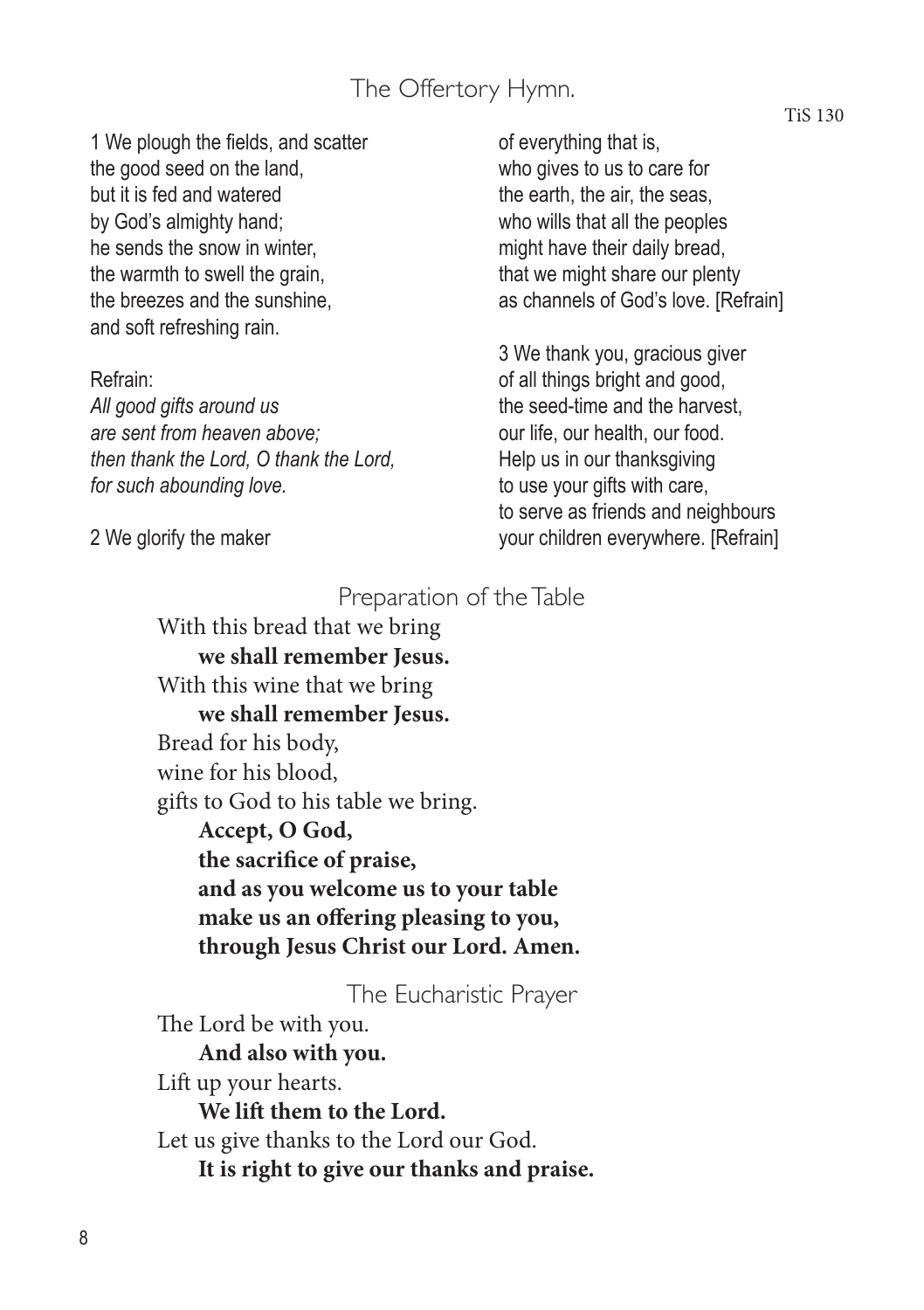Lord God of justice and mercy, you care for the world and for every child of your creation; we glorify your Name. You call us to share your life and you give us your love. You are our Father, kind and gentle, always ready to forgive. You delight in our joy, listen patiently to our troubles, and comfort us in distress. Therefore with the whole company of heaven we proclaim your great and glorious name, for ever praising you and saying

**Holy, holy, holy, Lord, God of power and might, Heaven and earth are full of your glory. Hosanna in the highest!** X **Blessed is he who comes in the name of the Lord. Hosanna in the highest.**

Father we glorify your Name for ever. Though created in your image, we rebelled against you, but you show your love in Jesus Christ your Word made flesh. He is your Good News to the world; through him we are saved. He suffered for our sake and gave up his life on the cross to be a ransom for many.

In the upper room with his friends on the night on which he was betrayed, Jesus took bread and gave you thanks. He broke it and gave it to them, saying: 'Take, eat. This is my body, given for you.'

At the end of supper, taking the cup of wine, he gave you thanks, and said: 'Drink this, all of you; This is my blood of the new covenant, shed for you and for many for the forgiveness of sins. Do this in remembrance of me'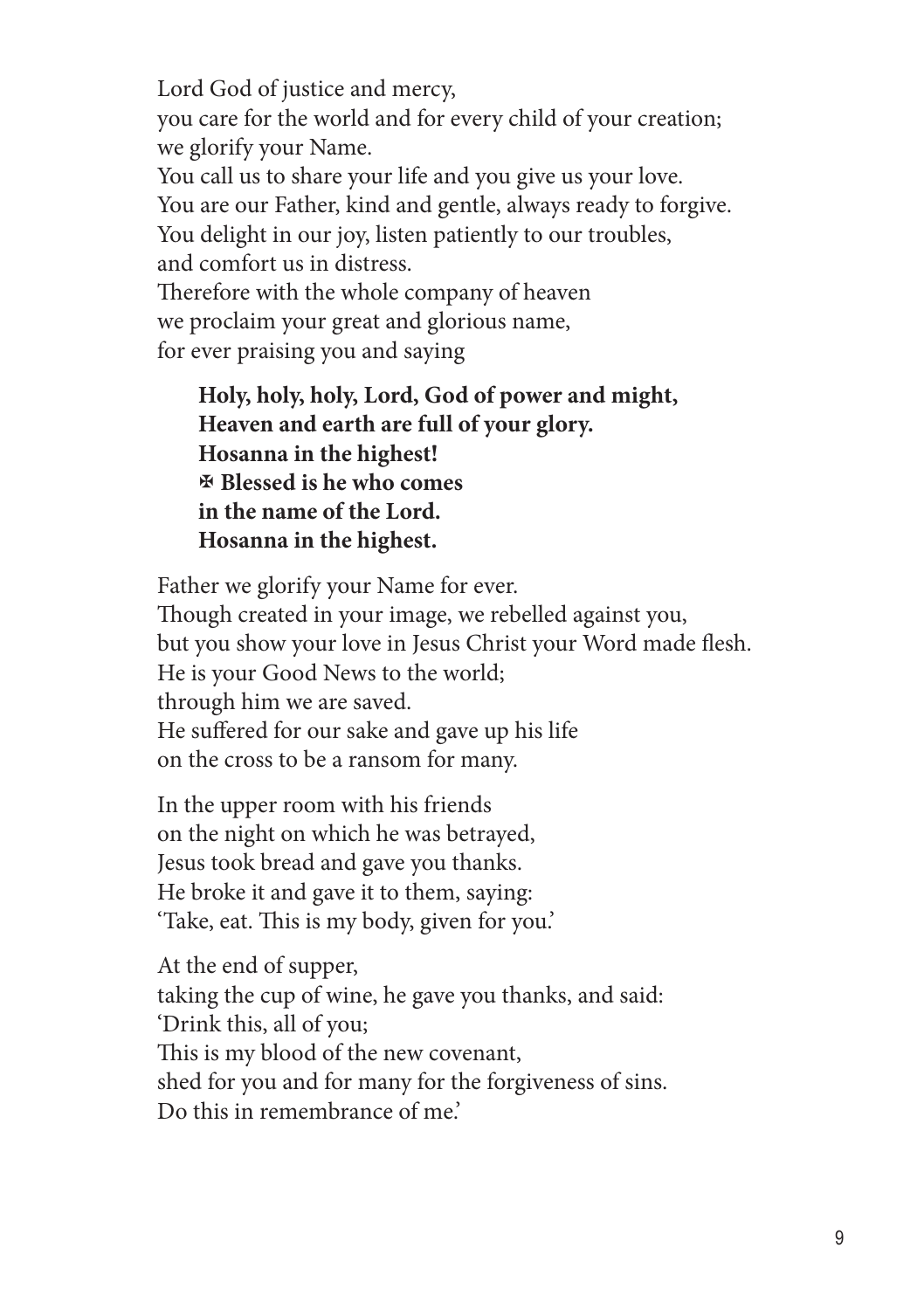Great is the Mystery of Faith: **Christ has died. Christ is risen. Christ will come again.**

God of all holiness, we are gathered in your Name to celebrate the one sacrifice Jesus made for us all, and to praise you for his glorious resurrection. By your Spirit may these gifts of bread and wine be for us Christ's body and blood; as we do this in remembrance of him, may we feed on him by faith with thanksgiving.

Lord of all life, help us to work together for your kingdom, and for that day when your justice and mercy will be seen in all the world. Renew us by your Holy Spirit, and by your grace unite us in Christ with your whole Church on earth and in heaven, so that with one voice we may worship you and praise your Name:

**Blessing and honour and glory and power are yours for ever and ever. Amen.**

As our Saviour Christ has taught us, we are confident to pray,

**Our Father in heaven, hallowed be your name, your kingdom come, your will be done on earth as in heaven. Give us today our daily bread. Forgive us our sins as we forgive those who sin against us. Save us from the time of trial and deliver us from evil. For the kingdom, the power and the glory are yours now and forever. Amen.**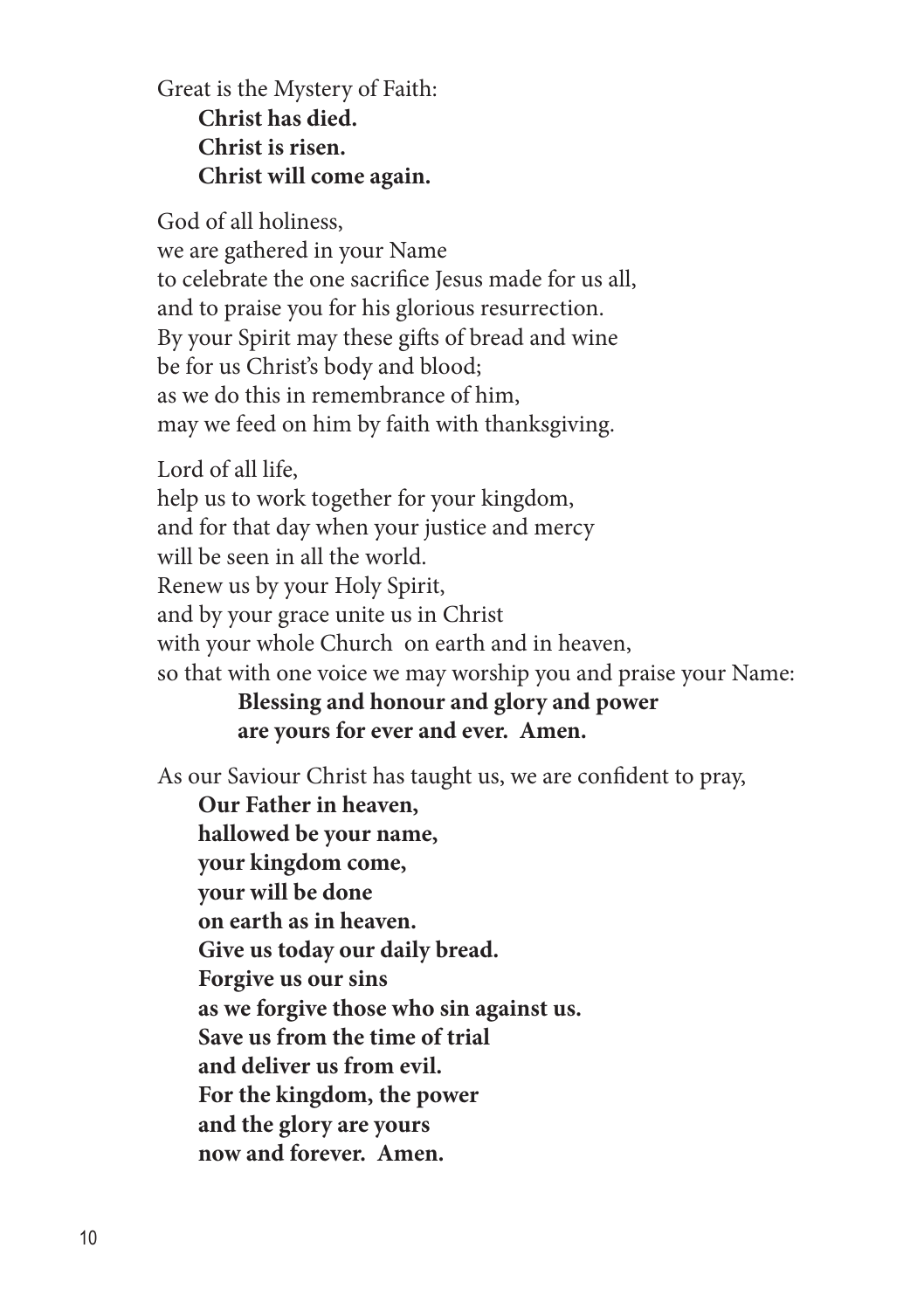#### Fraction

We break this bread to share in the body of Christ. We who are many are one body,

#### **for we all share in the one bread.**

Jesus, Lamb of God **have mercy on us.** Jesus, bearer of our sins, **have mercy on us.**

Jesus, Redeemer of the world,

**grant us your peace.** 

#### Invitation to Communion

This is the table not of the Church but of the Lord. It is made ready for those who love him, and who want to love him more.

So, come, you who have much faith and you who have little, you who have been here often and you who have not been for a very long time, you who have tried to follow and you who have failed.

Come, not because it is I who invite you: it is our Lord. It is his will that those who want him should meet him here.

ANTHEM

A chalice cast in gold.

Post Communion Prayer

Jesus said, "Return to your home, and declare how much God has done for you."

Luke 8:39a

By the holy things we have shared, O God, you nourish us and make us whole.

**Let what we celebrate here bring us to the fullness of your redemption, through Jesus Christ our Lord we pray. Amen.**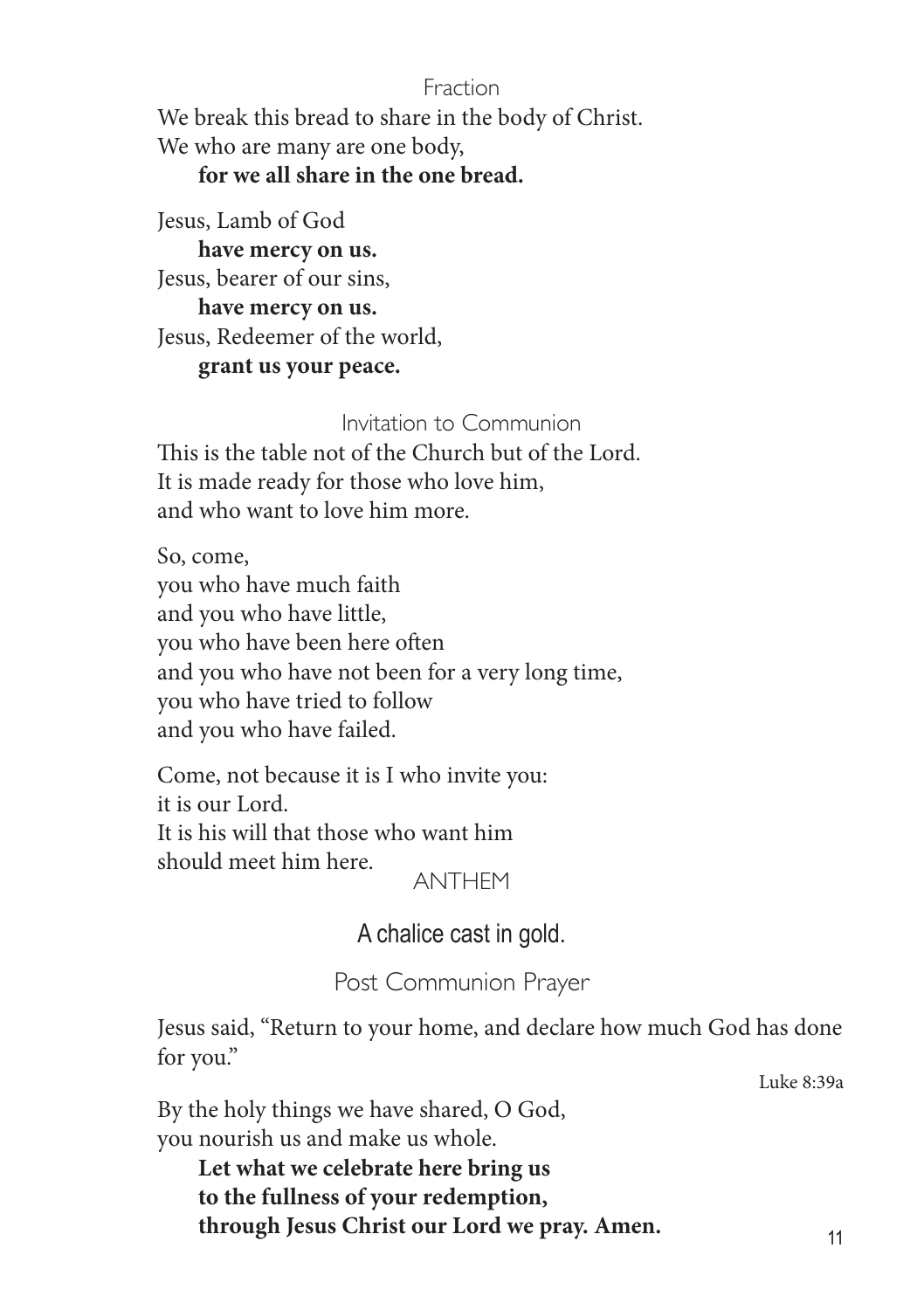1 Who would true valour see, let them come hither; those here will constant be, come wind, come weather. There's no discouragement shall make them once relent each from a vowed intent to be a pilgrim.

2 Those who beset them round with dismal stories cannot the brave confound: their strength the more is. No lion can them fright, they'll with a giant fight, but each will have a right to be a pilgrim.

3 Hobgoblin nor foul fiend can daunt their spirit: they know they at the end shall life inherit. Then fancies fly away; they'll scorn what people say, and each work night and day to be a pilgrim.

TiS 561

The peace of God which passes all understanding keep your hearts and minds in the knowledge of love God, and of his Son, Jesus Christ, and the blessing of God Almighty: X the Father, the Son, and the Holy Spirit be with you and those whom you encounter this day, and for ever more. **Amen**.

Go in peace to love and serve the Lord. **In the name of Christ. Amen.** 

# **WOMBAT: Word of Mouth Baptism Action Team**

#### **Information and Training dates:**

Mondays

27 June 1.30 pm Parish Centre 4 July 1.30 pm Parish Centre 11 July 1.30 pm Parish Centre

Tuesdays

28 June 7.30 pm Church of the Resurrection 5 July 7.30 pm Church of the Resurrection

12 July 7.30 pm Church of the Resurrection Each session will be no more than 90 minutes, and should have people, especially at St Paul's, clear of the school traffic.

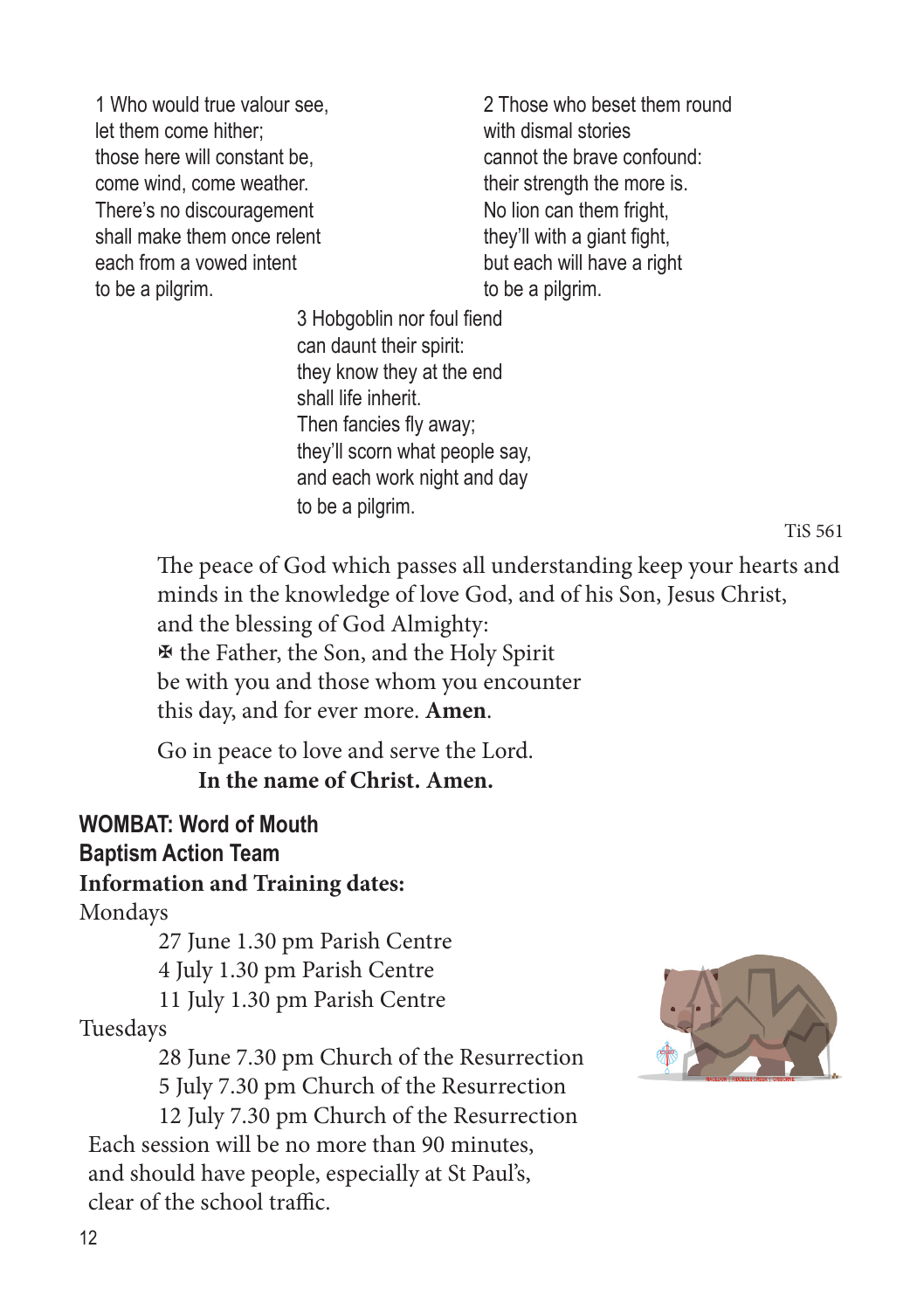PETS IN THE PARK JUNE APPEAL: The Parish Animal Welfare Group would be grateful for donations of good quality cat and dog food, dog leads (especially needed), dog coats, dog and cat beds, dog and cat collars, dog and cat food bowls, dog and cat toys, throughout the month of June for our Pets in the Park Appeal. No blankets, towels, sheets or pillow cases needed please. Pets in the Park (*petsinthepark.org.au*) provides vet health and welfare to the pets of homeless people or people at risk of homelessness who are referred by a caseworker. Our contact is a Woodend vet who volunteers regularly with PITP which operates on the last Sunday of the month. Donation baskets will be at each centre. Many thanks, Janine Mc Dougall & Rosemary Homewood, Co-convenors, Parish Animal Welfare Group

Forwarding details for Fr Jeff and Karen Berger

JEFF & KAREN BERGER. 82 NEWLANDS DRIVE (PO BOX 126) PAYNESVILLE VIC 3880 E-MAIL: jekasiam@netconnect.com.au JEFF MOBILE: 0419 535753 KAREN'S MOBILE: 0409 380389

# QUEEN'S PLATINUM JUBILEE | TRIVIA NIGHT AUCTION

We are seeking donations for our online auction and would be most grateful to receive them as soon as possible but no later than by close of business Thursday 14th July to enable photography and data entry to take place.

Watch for further notices about when the Auction is up and running and for the links to make a bid. Please contact Alison if you have an item to donate. Looking forward to a successful Auction, Alison Kitching.

### CLOTHING FOR REFUGEES

Thank you to everyone who donated and helped collecting clothes (winter) for refugee women and children. These were delivered today (Tuesday) by Keith and Janine McDougall. God Bless you, Rosemary Homewood.

# WORKING BEE AT CHURCH of the RESURRECTION

Don't forget that every second Saturday of the month we have a working bee at Church of the Resurrection, commencing at 9 am. An added incentive is a first class and exceptional morning tea! All welcome.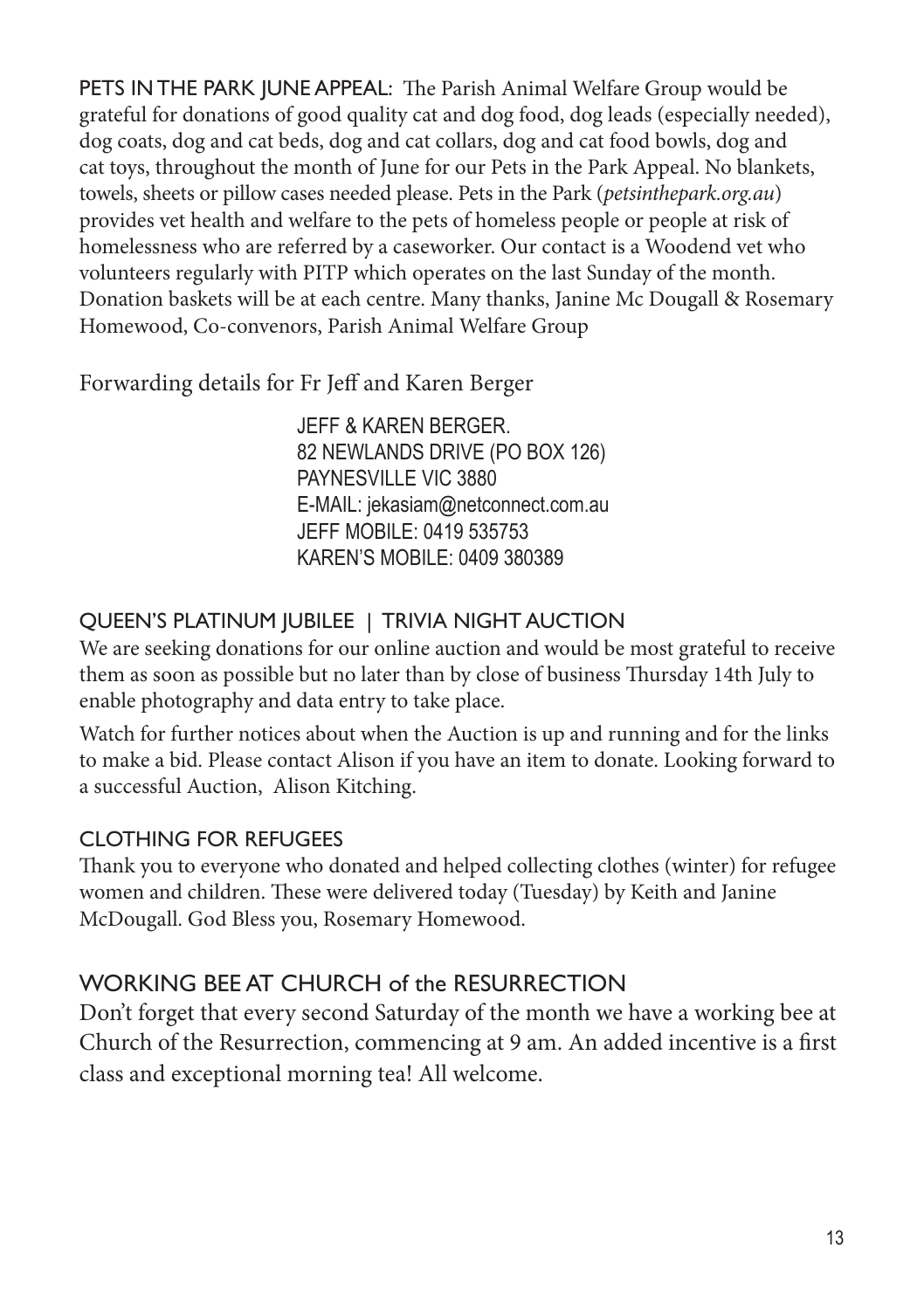# EfM ON-LINE PROGRAM BEGINNING IN JULY



A message from GREG DAVIES - NATIONAL DIRECTOR EfM

A new on-line option [using zoom] is available for registration.

It may be that you are interested in exploring your faith but are unable to attend a face to face gathering or the day of your current group does not suit.

Whatever the reason the new group is open to new participants or those who wish to continue.

The new group will commence in July.

Details are as follows:

Tuesday Evening – 7.30pm to 9.15pm [Eastern Standard Time] Mentor: Barbara Booth - Barbara is based in Sydney and is a very experienced mentor and is also an EfM trainer of mentors.

Prospective participants are invited to look at the 2022 Information Brochure and an Introductory Video on the EfM website www.efmaustralia.org

Prospective participants can contact Fr Greg directly if they wish to discuss or need further information.

Fr Greg Davies EFM Australia - National Director PO Box 18108 COLLINS STREET EAST VICTORIA 8003 Tel. 03 9662 2391 or 0417 992 976 efm@efmaustralia.org or gregdavies121@icloud.com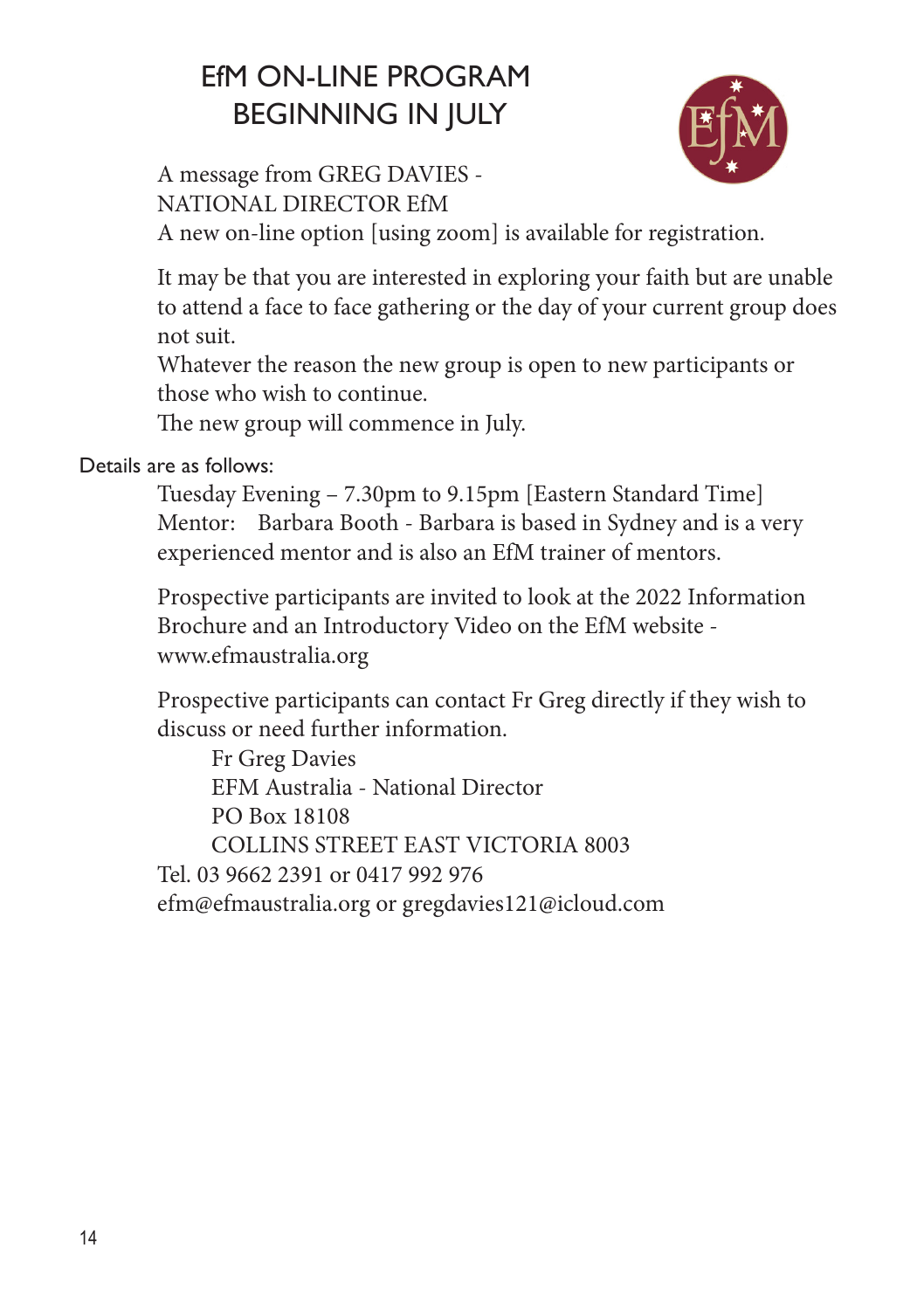

List One: Now the works of the flesh are obvious: fornication, impurity, licentiousness, idolatry, sorcery, enmities, strife, jealousy, anger, quarrels, dissensions, factions, envy, drunkenness, carousing, and things like these. I am warning you, as I warned you before: those who do such things will not inherit the kingdom of God.

List Two:

By contrast, the fruit of the Spirit is *love, joy, peace, patience, kindness, generosity, faithfulness, gentleness, and self-control.* There is no law against such things.